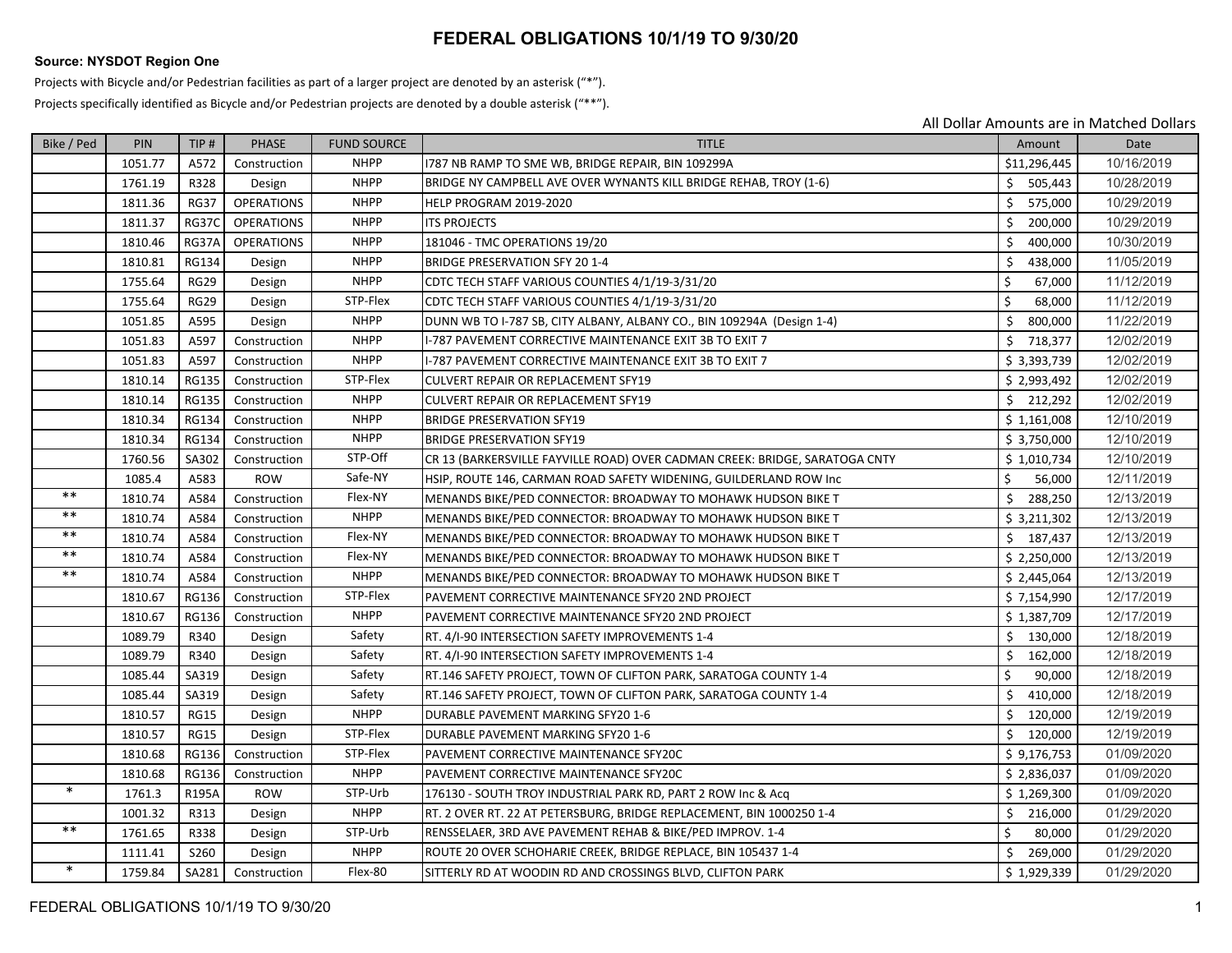| Bike / Ped | PIN     | TIP#         | <b>PHASE</b>      | <b>FUND SOURCE</b> | <b>TITLE</b>                                                                                     | Amount                 | Date       |
|------------|---------|--------------|-------------------|--------------------|--------------------------------------------------------------------------------------------------|------------------------|------------|
|            | 1933.54 | S255         | Construction      | Rail               | GRADE CROSSING SIGNAL UPGRADE: FREEMANS BRIDGE RD, GLENVILLE                                     | Ś.<br>404,812          | 02/03/2020 |
|            | 1722.58 | SA315        | Design            | <b>NHPP</b>        | -87 RESURFACING EXIT 13-15 5-6                                                                   | Ś.<br>150,000          | 02/03/2020 |
| $\ast$     | 1761.3  | R195A        | Design            | STP-Urb            | SOUTH TROY INDUSTRIAL PARK RD, PART 2 5-6                                                        | Ś.<br>300,000          | 02/06/2020 |
|            | 1761.18 | <b>S258</b>  | Design            | <b>NHPP</b>        | BRIDGE NY FRANCIS AVE OVER I-890 BRIDGE REHAB 1-4                                                | Ś.<br>400,000          | 02/06/2020 |
|            | 1933.52 | <b>S253</b>  | Construction      | Rail               | GRADE CROSSING SIGNAL UPGRADE: SACANDAGA RD (NY 147) SCOTIA                                      | \$<br>466,657          | 02/11/2020 |
|            | 1933.49 | R324         | Construction      | Rail               | GRADE CROSSING SIGNAL UPGRADE: HOWLAND AVE CROSSING, SCHAGHTICOKE                                | \$<br>296,767          | 02/14/2020 |
|            | 1933.53 | S254         | Construction      | Rail               | GRADE CROSSING SIGNAL UPGRADE: VLEY RD, SCOTIA                                                   | Ś<br>452,797           | 02/19/2020 |
|            | 1761.86 | S269         | Design            | CMAQ               | TAP/CMAQ INTERSECTION IMPROVEMENTS, OLD RIVER RD, NISKAYUNA (1-4)                                | \$<br>287,355          | 02/24/2020 |
|            | 1761.86 | S269         | <b>ROW</b>        | CMAQ               | TAP/CMAQ INTERSECTION IMPROVEMENTS, OLD RIVER RD, NISKAYUNA (ROW Inc.)                           | \$<br>42,425           | 02/25/2020 |
|            | 1722.57 | SA321        | Construction      | <b>NHPP</b>        | I-87 RESURFACING EXIT 11-13, Malta, Round Lake                                                   | \$4,755,954            | 03/03/2020 |
| $***$      | 1810.29 | R349         | Construction      | Safety             | <b>ADA COMPLIANCE SFY19</b>                                                                      | \$158,072              | 03/04/2020 |
| $**$       | 1810.29 | R349         | Construction      | STP-Urb            | ADA COMPLIANCE SFY19                                                                             | \$1,512,299            | 03/04/2020 |
|            | 1810.88 | <b>RG135</b> | Design            | <b>NHPP</b>        | CULVERT REPAIR/REPLACE SFY 21 1-4                                                                | \$159,000              | 03/05/2020 |
|            | 1810.88 | <b>RG135</b> | Design            | STP-Flex           | CULVERT REPAIR/REPLACE SFY 21 1-4                                                                | \$<br>159,000          | 03/05/2020 |
|            | 1933.64 |              | Design            | Rail               | Grade Crossing Signal Upgrade: Alplaus Ave., Town of Glenville (Schenectady), Schenectady County | \$<br>2,500            | 03/05/2020 |
|            | 1933.65 |              | Design            | Rail               | Grade Crossing Signal Upgrade: New Courtland St., City of Cohoes, Albany County 5-6              | \$<br>2,500            | 03/05/2020 |
|            | 1933.66 |              | Design            | Rail               | Grade Crossing Signal Upgrade: Main St. (912C), Village of Altamont, Albany County 5-6           | \$<br>14,000           | 03/05/2020 |
|            | 1933.5  | R325         | Construction      | Rail               | GRADE CROSSING SIGNAL UPGRADE: OLD SCHAGHTICOKE RD                                               | Ś<br>827,043           | 03/05/2020 |
| $***$      | 1761.75 | R331         | Design            | STP-Urb            | SOUTH STREET BRIDGE REPLACEMENT & PED IMPROVEMENTS, CITY OF RENSSELAER 1-4                       | \$<br>300,000          | 03/05/2020 |
| $***$      | 1761.83 | R345         | Design            | <b>TAP</b>         | TAP/CMAQ BIKE PED IMPROV CITY OF RENSSELAER 1-4                                                  | Ś.<br>310,000          | 03/05/2020 |
| $\ast$     | 1754.59 | R195         | Construction      | STP-Flex           | SOUTH TROY INDUSTRIAL PARK ROAD, CITY OF TROY                                                    | \$3,609,896            | 03/06/2020 |
| $\ast$     | 1760.29 | A568         | Construction      | STP-Urb            | HUDSON AVE MILL-FILL FROM TIBBITS AVE TO WATERVLIET LINE                                         | \$<br>724,839          | 03/16/2020 |
|            | 1933.68 |              | Design            | Rail               | Grade Crossing Signal Upgrade: Schoharie Turnpike, Town of Duanesburg, Schenectady County 5-6    | \$<br>26,000           | 03/16/2020 |
|            | 1810.93 | RG133        | Design            | <b>NHPP</b>        | <b>GUIDERAIL REPLACEMENT SFY 21 1-4</b>                                                          | \$<br>30,000           | 03/19/2020 |
|            | 1810.93 | <b>RG133</b> | Design            | STP-Flex           | <b>GUIDERAIL REPLACEMENT SFY 21 1-4</b>                                                          | \$<br>30,000           | 03/19/2020 |
|            | 1811.38 |              | Design            | <b>NHPP</b>        | BRIDGE DECK PRESERVATION SFY 21 1-4                                                              | \$<br>100,000          | 03/26/2020 |
|            | 1528.88 | R341         | Design            | <b>NHPP</b>        | -90 PAVEMENT CORRECTIVE MAINTENANCE EXIT 10.5 TO THRUWAY (PH. 1-4)                               | \$<br>300,000          | 03/26/2020 |
|            | 1528.87 | R342         | Design            | <b>NHPP</b>        | -90 PAVEMENT CORRECTIVE MAINTENANCE HUDSON RIVER TO EXIT 10.5 (PH. 1-6)                          | \$<br>600,000          | 03/26/2020 |
|            | 1525.39 | S264         | Design            | <b>NHPP</b>        | -890 BRIDGES OVER ERIE BLVD. 5-7 REPAIRS 1-4                                                     | Ś.<br>500,000          | 03/26/2020 |
|            | 1933.45 | SA308        | Construction      | Rail               | GRADE CROSSING SIGNAL UPGRADE: ASHDOWN RD, HALFMOON                                              | \$<br>379,717          | 03/26/2020 |
|            | 1001.36 | R316         | <b>ROW</b>        | <b>NHPP</b>        | RT. 2 OVER THE POESTENKILL, BRIDGE REPLACEMENT, BIN 1000190 ROW Inc and Acq                      | \$<br>10,555           | 03/27/2020 |
|            | 1933.68 |              | Construction      | Rail               | Grade Crossing Signal Upgrade: Schoharie Turnpike, Town of Duanesburg, Schenectady County        | Ś<br>384,300           | 04/01/2020 |
|            | 1755.65 | <b>RG29</b>  | Design            | <b>NHPP</b>        | CDTC TECH STAFF VARIOUS COUNTIES 4/1/20-3/31/21 (Scoping)                                        | \$<br>67,000           | 04/06/2020 |
|            | 1755.65 | <b>RG29</b>  | Design            | STP-Flex           | CDTC TECH STAFF VARIOUS COUNTIES 4/1/20-3/31/21 (Scoping)                                        | \$<br>68,000           | 04/06/2020 |
|            | 1761.72 | R334         | Design            | STP-Flex           | FOGARTY ROAD (CR 126) PAVEMENT PRESERVATION, TOWN OF SCHAGHT 1-4                                 | 2,000<br>$\Rightarrow$ | 04/13/2020 |
|            | 1761.71 | R335         | Design            | STP-Urb            | PERSHING AVENUE (CR 68) PAVEMENT PRESERVATION, TOWN OF NORTH 1-4, RENSS                          | \$<br>2,000            | 04/13/2020 |
|            | 1810.51 | RG37B        | <b>OPERATIONS</b> | <b>NHPP</b>        | TMC ENGINEERING SUPPORT 21-22                                                                    | \$1,350,000            | 04/15/2020 |
| $***$      | 1761.58 | SA322        | Design            | STP-Urb            | CITY OF SARATOGA SPRINGS, CAROLINE, CRESCENT, EAST, FIRST, G 1-4                                 | \$217,960              | 04/15/2020 |
|            | 1761.76 | R337         | Design            | STP-Urb            | SNYDERS LAKE RD CR 68 PAVEMENT PRESERVATION, NORTH GREENBUSH 1-4                                 | \$<br>2,000            | 04/16/2020 |
|            | 1810.71 | RG37B        | <b>OPERATIONS</b> | <b>NHPP</b>        | TMC ENGINEERING SUPPORT 20-21                                                                    | \$<br>750,000          | 04/24/2020 |
| $\ast$     | 1761.66 | S261         | Design            | STP-Urb            | GUILDERLAND AVENUE PAVEMENT PRESERVATION PROJECT, TOWN OF ROTTERDMAN 1-6                         | \$.<br>106,000         | 04/24/2020 |
|            | 1810.57 | <b>RG15</b>  | Construction      | Safety             | DURABLE PAVEMENT MARKING SFY20                                                                   | \$167,809              | 04/30/2020 |
|            | 1810.57 | <b>RG15</b>  | Construction      | STP-Flex           | DURABLE PAVEMENT MARKING SFY20                                                                   | \$1,088,353            | 04/30/2020 |